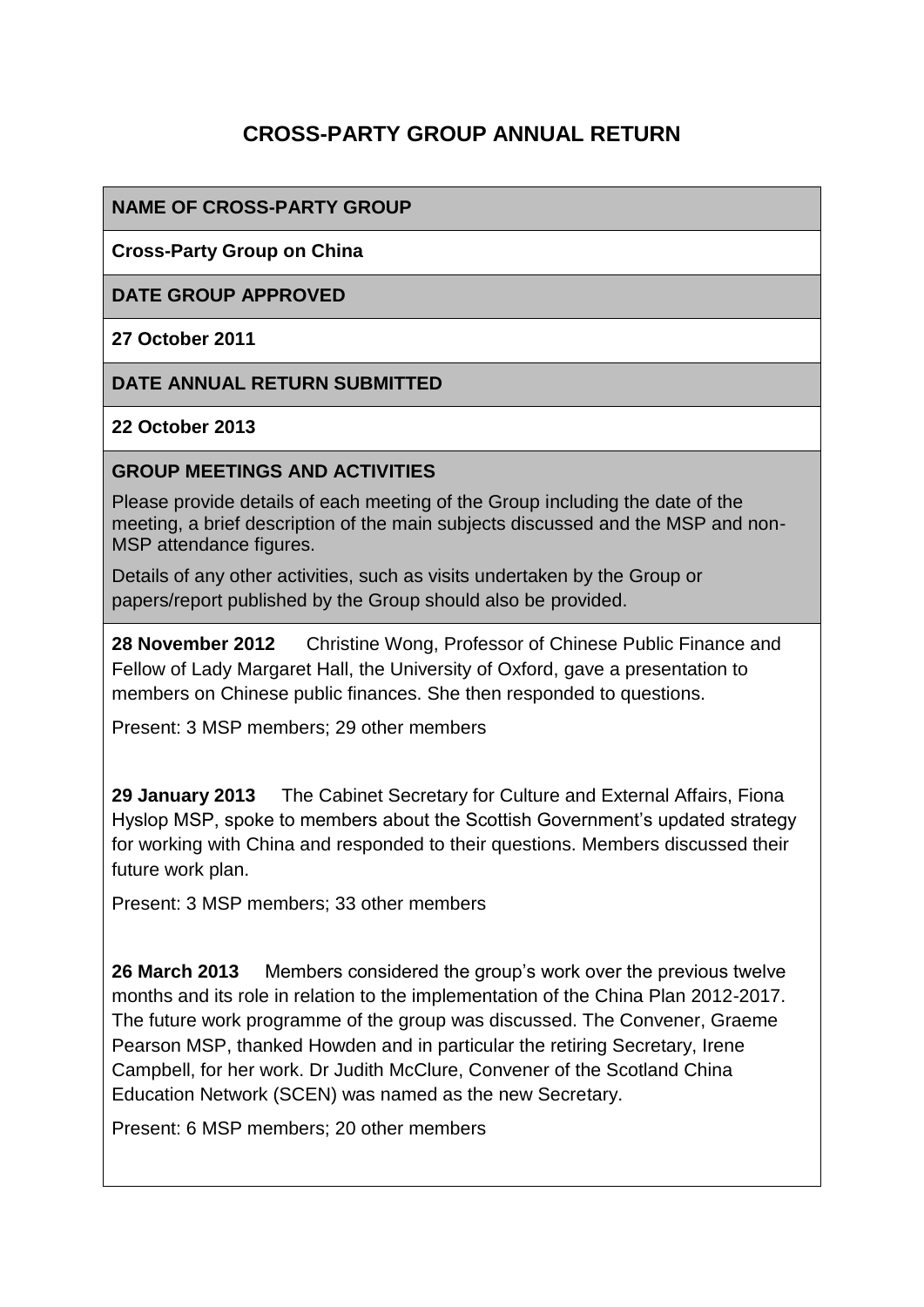**28 May 2013** The theme of the meeting was *Doing Business with China.* There were presentations from an expert panel: Angus Tulloch, Joint Managing Partner of the Asia Pacific and Global Emerging Markets Equity Team, First State Investments (UK); James Anderson, Partner and Head of Global Equities, Baillie Gifford; Wanyi Yao, Investment Manager, Global Equities Team, Baillie Gifford; Archie McGlynn, Director of the Hong Kong Schools Self-Evaluation Network (HKSSEN); Iain Valentine, Director of the Giant Panda Project and Strategic Innovations, Edinburgh Zoo. Members considered a paper from Angus Tulloch, *Doing Business with China,*  and the Official Report of the Discussion held at the Meeting of the European and External Relations Committee on 2 May 2013, as part of its Inquiry into the economic aspects of the Scottish Government's China Plan. Professor Barbara Fennell from the University of Aberdeen reported on the forthcoming launch of the Confucius Institute for the University of Aberdeen and on its consideration of the opening of a Sino-Scottish Centre at the Beijing Academy of Science.

Present: 2 MSP members; 37 other members

**5 September 2013** A members' business debate on motion S4M-06993, in the name of Graeme Pearson MSP took place in the Chamber. The motion debated was:

That the Parliament recognises and celebrates both the historical and contemporary links that exist between Scotland and China; notes that China in currently the second largest economy in the world, with many experts predicting that it will overtake the US as the largest within the next decade; supports all efforts to foster trade links between Scotland and China, including establishing a direct flight path from Scotland to China, but is concerned that visa regulations are not conducive to Chinese businesses operating in Scotland and vice versa; endorses the educational links that exist between Scotland and China, including what it understands is the high number of Chinese students who choose to study at Scottish universities and the links between schools in the south of Scotland and their Chinese counterparts; welcomes these links, and notes calls for the encouragement of the learning of Mandarin and Cantonese in Scottish schools and their twinning with Chinese schools.

All parties were represented in the debate and the Minister for External Affairs and International Development, Humza Yousaf MSP, acknowledged all the points made by the speakers in his conclusion. Seventeen members of the Cross Party Group on China were present in the Gallery.

**25 September 2013 Annual General Meeting** Colin Keir MSP took over the chair for the elections of Group Officers. Graeme Pearson MSP was re-elected as Convener; Gil Paterson MSP was re-elected as Vice Convener and Dr Judith McClure was elected as Secretary. Graeme Pearson MSP resumed the chair and the group discussed his report on the China Debate in the Chamber of the Scottish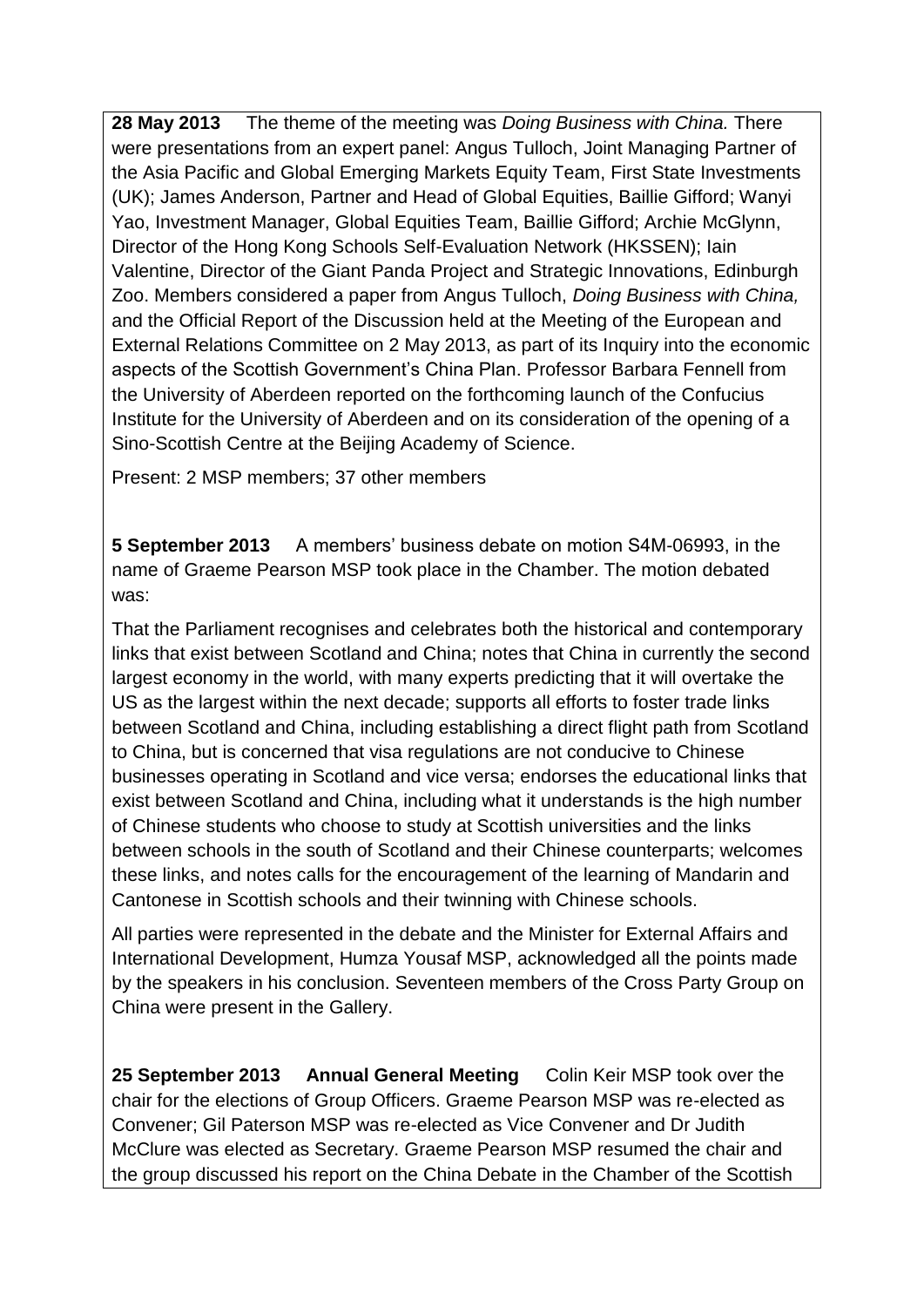Parliament on 5 September 2013, which he had introduced. Judith McClure spoke of the BRIC workshop at the Scottish Government on 26 August 2013 and on the China Strategy: Implementation and Delivery Forum, of which the first meeting was to take place on 26 September 2013. There were updates from members: Professor Barbara Fennell spoke of the role of Scotland's four Confucius Institutes; there was an update on the teaching of Chinese in Scotland's schools and the SQA data; Eric Balish spoke of the 48 Group Club, the Icebreakers, and its intention to work with other partners, including CBBC, on a new focus group, the Scotland China Business Forum.

Present: 3 MSP members; 34 other members

## **MSP MEMBERS OF THE GROUP**

Please provide names of all MSP members of the Group. Note that only names need to be provided, no party designation or other information is required.

Graeme Pearson MSP

Gil Paterson MSP

Jackie Baillie MSP

Claudia Beamish MSP

Chic Brodie MSP

Hugh Henry MSP

Colin Keir MSP

Margaret McDougall MSP

Jamie McGrigor MSP

John Scott MSP

Richard Simpson MSP

### **NON-MSP MEMBERS OF THE GROUP**

For organisational members please provide only the name of the organisation, it is not necessary to provide the name(s) of individuals who may represent the organisation at meetings of the Group.

| Organisations | <b>Baillie Gifford</b>    |
|---------------|---------------------------|
|               | <b>Barclays Corporate</b> |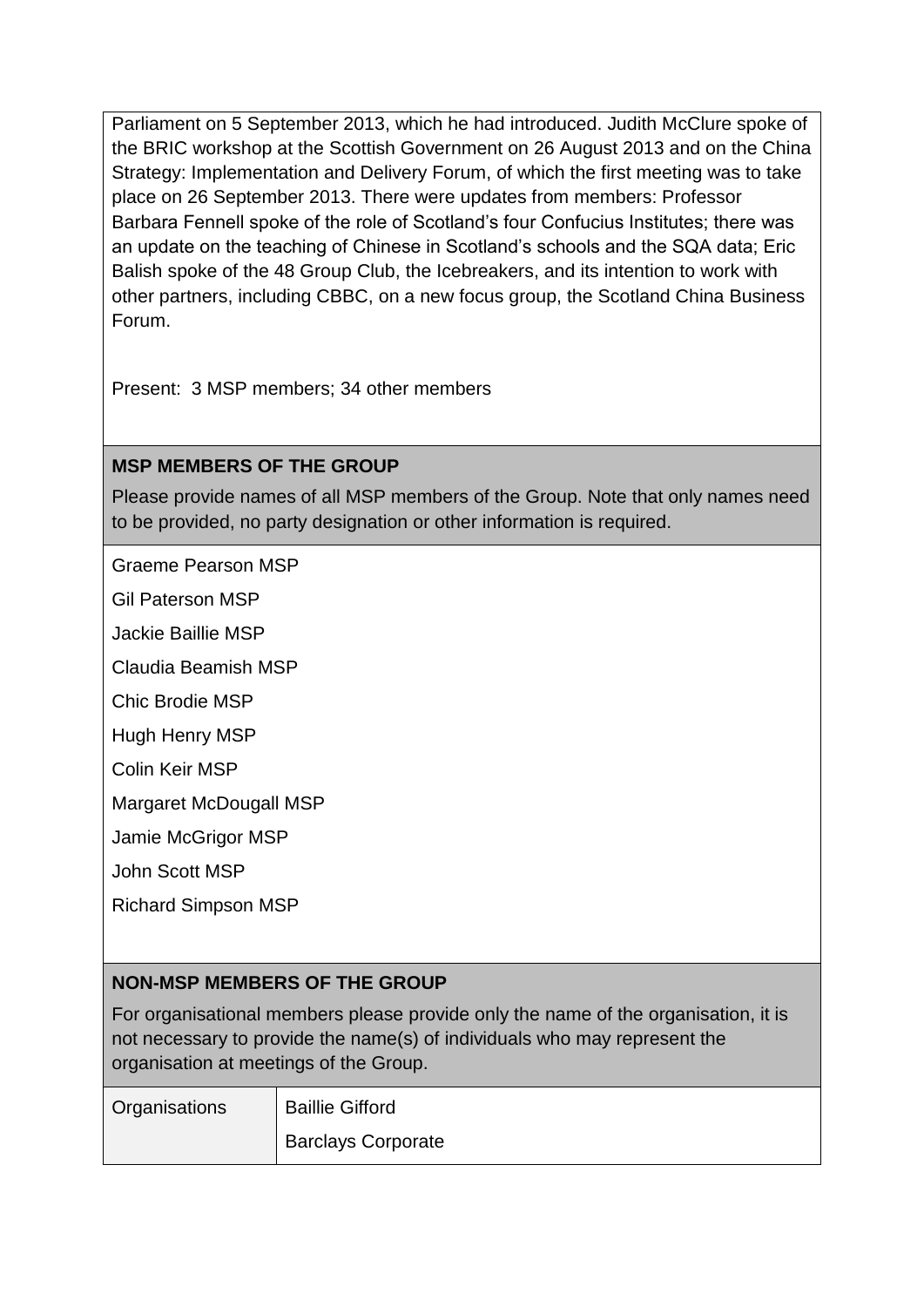| <b>Blackford Trust</b>                                                              |
|-------------------------------------------------------------------------------------|
| <b>British Council Scotland</b>                                                     |
| <b>Clyde Blowers Capital</b>                                                        |
| Confucius Institute for Scotland at the University of Edinburgh                     |
| Confucius Institute at the University of Glasgow                                    |
| Confucius Institute for Scotland's Schools at the University of<br>Strathclyde      |
| Confucius Institute at the University of Aberdeen                                   |
| Department of Chinese at the University of Edinburgh                                |
| Dumfries and Galloway College                                                       |
| <b>East Ayrshire Council</b>                                                        |
| <b>Edinburgh Academy</b>                                                            |
| <b>Education Scotland</b>                                                           |
| <b>G7 Consultants Ltd</b>                                                           |
| <b>Great Wall Consultancy</b>                                                       |
| <b>Heriot-Watt University</b>                                                       |
| <b>Liberton High School</b>                                                         |
| <b>Lothian and Borders Police</b>                                                   |
| <b>MacLean Commercial Consultancy</b>                                               |
| <b>North Lanarkshire Council</b>                                                    |
| Positive Solutions (Glasgow)                                                        |
| <b>Ricefields Arts Centre</b>                                                       |
| Royal Botanic Gardens Edinburgh                                                     |
| Royal Zoological Society of Scotland                                                |
| <b>Scotland China Education Network (SCEN)</b>                                      |
| <b>Scottish Borders Council</b>                                                     |
| Scottish Centre for Chinese Social Science Research at the<br>University of Glasgow |
| Scotland's Rural College (SRUC)                                                     |
| Scottish Development International                                                  |
| <b>Scottish Financial Enterprise</b>                                                |
| St George's School Edinburgh                                                        |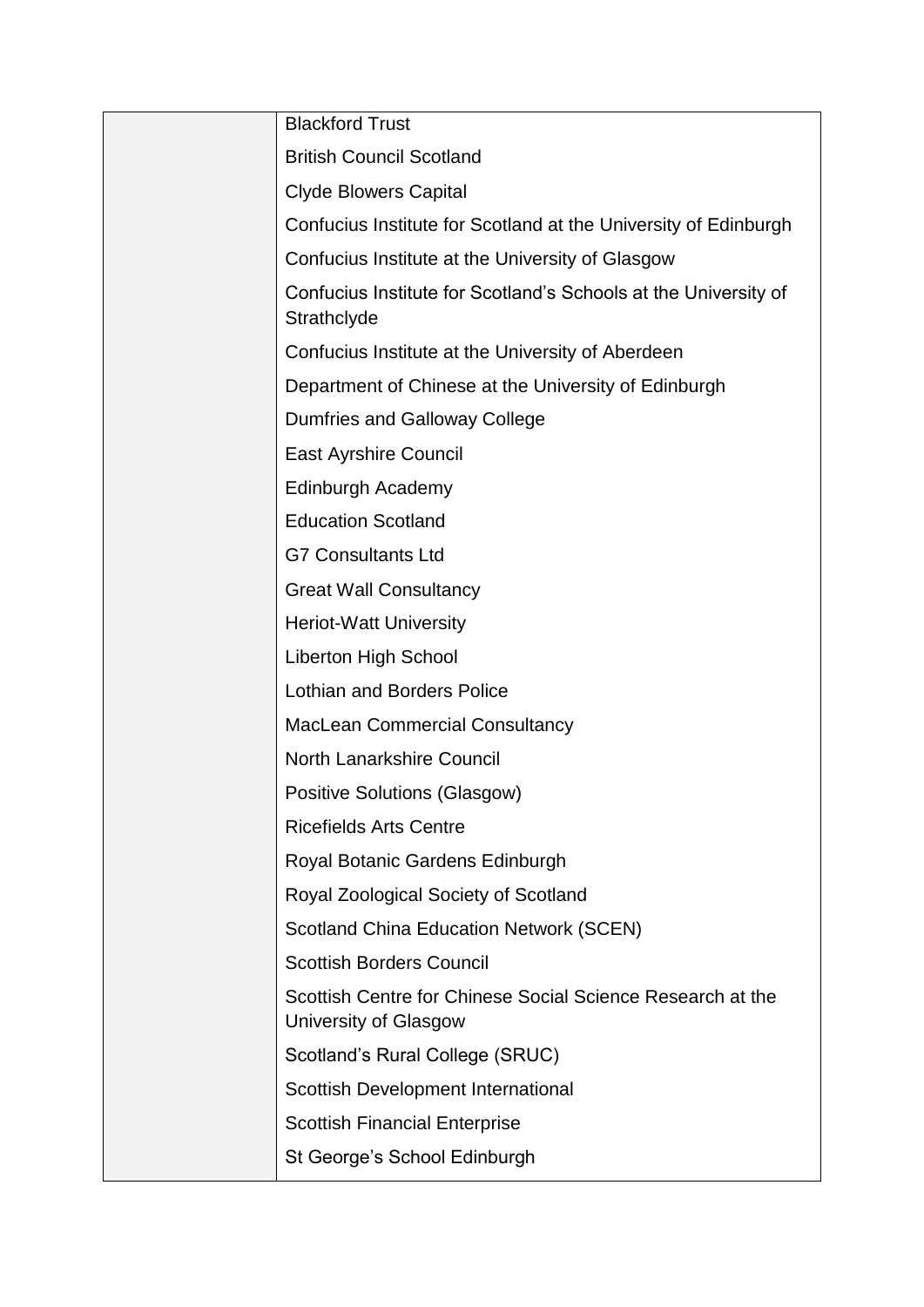|             | Scotch Whisky Association              |
|-------------|----------------------------------------|
|             | <b>Strathclyde University</b>          |
|             | The Inveralmond Brewery Limited        |
|             | The University of Abertay Dundee       |
|             | The University of Edinburgh            |
|             | The University of Glasgow              |
|             | The University of the West of Scotland |
|             | Young Chinese Professionals            |
|             | The Power of Youth                     |
|             |                                        |
| Individuals | James Anderson                         |
|             | Lloyd Anderson                         |
|             | Alex Avramenko                         |
|             | <b>Eric Balish</b>                     |
|             | <b>Martin Bell</b>                     |
|             | Leanne Bell                            |
|             | David Blain                            |
|             | <b>Robert Brennan</b>                  |
|             | Mark Boyce                             |
|             | James Brodie                           |
|             | Helena Brown                           |
|             | Susan Brown                            |
|             | Paolo Buoni                            |
|             | Jie Chen                               |
|             | Sharon Cheng                           |
|             | <b>Brian Cherry</b>                    |
|             | <b>Frances Christensen</b>             |
|             | <b>Richard Clason</b>                  |
|             | <b>Roger Collins</b>                   |
|             | <b>Carole Couper</b>                   |
|             | James Craigon                          |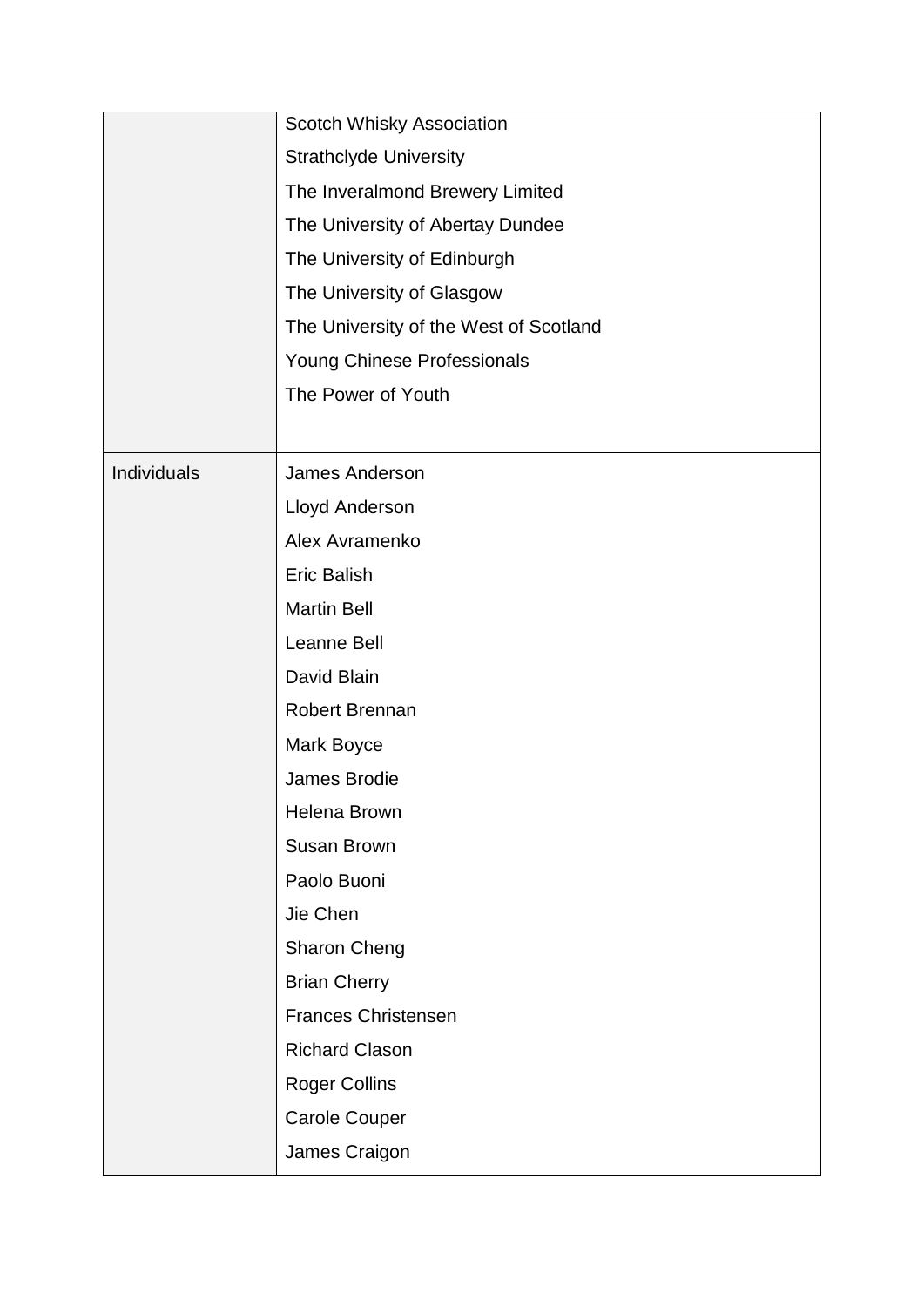| <b>Matt Cross</b>         |
|---------------------------|
| <b>Robert Dalzell</b>     |
| Jane Davidson             |
| Feyrouz Djabali           |
| Jane Duckett              |
| Carolyn Dunion            |
| <b>Gary Dunion</b>        |
| Robin Dyet                |
| Alasdair Falcon           |
| <b>Barbara Fennell</b>    |
| <b>Helen Ford</b>         |
| <b>Yuwen Fortune</b>      |
| Natascha Gentz            |
| <b>Catherine Goulden</b>  |
| Hannah Graham             |
| Cathy Gu                  |
| Henry He                  |
| <b>Nigel Hedley</b>       |
| <b>Caroline Henderson</b> |
| Jocelyn Heron             |
| <b>Edmund Hoffie</b>      |
| Isabel Hui Lui            |
| Isabella Jackson          |
| Meryl James               |
| Owen Kelly                |
| Janette Kelso             |
| <b>Alick Kitchin</b>      |
| Peter Kwok                |
| Douglas Ledingham         |
| Fan Lin                   |
| Orchid Liu                |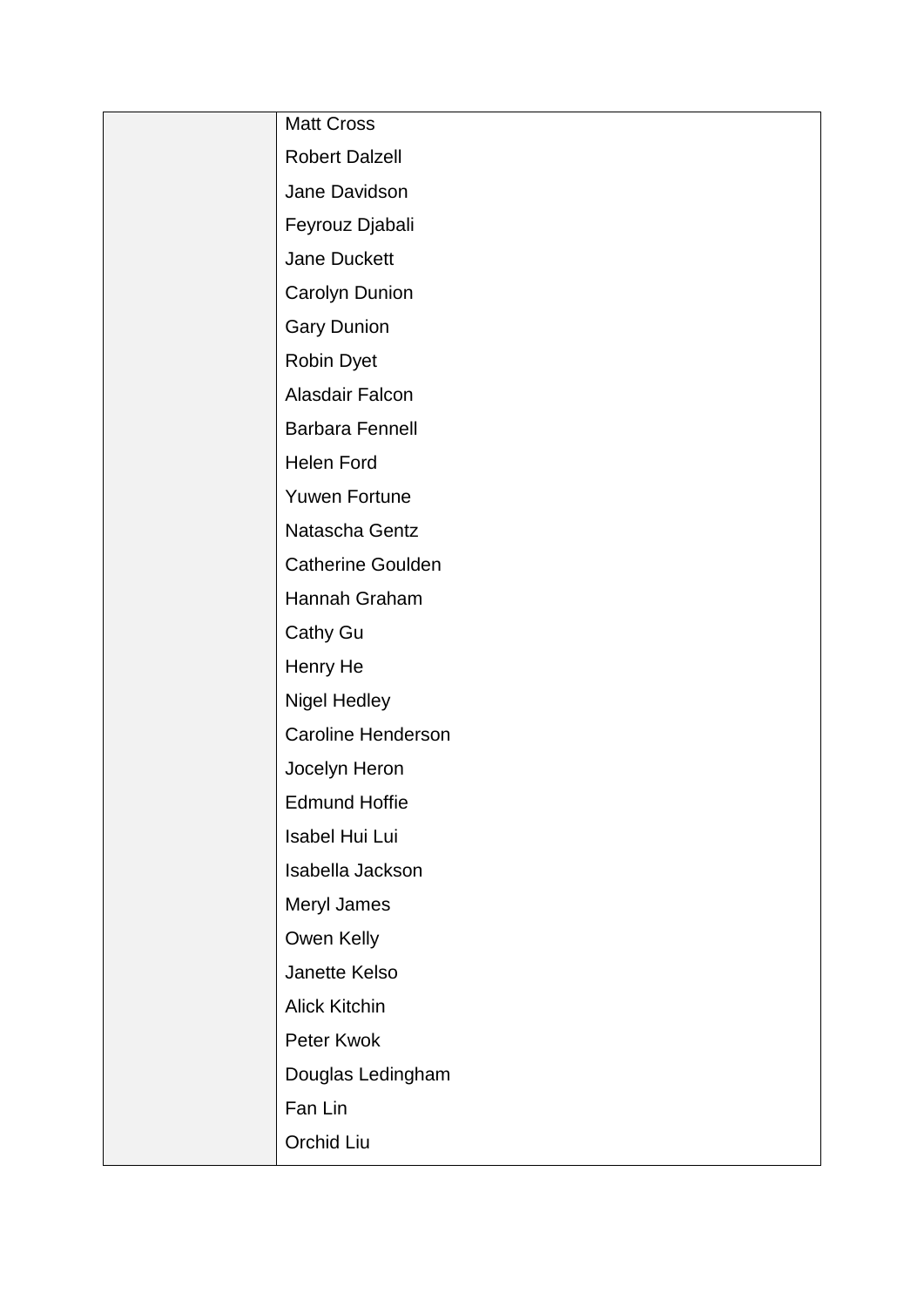| Lindesay Low              |
|---------------------------|
| Martin Low                |
| Aofei Lu                  |
| Lihe Liu                  |
| Mike Lynch                |
| Simon Macaulay            |
| Miles McCormick           |
| Susie McCosh              |
| Cat MacDonald             |
| <b>Donald MacDonald</b>   |
| <b>Andrew Mackie</b>      |
| <b>Helen Mackie</b>       |
| Fiona Maclean             |
| Eoghann MacColl           |
| <b>Brian McLeish</b>      |
| Archie McGlynn            |
| John McKenzie             |
| <b>Judith McKerrecher</b> |
| David McMurtry            |
| Farai Magodo              |
| Donna Malone              |
| Samantha May              |
| <b>Martin Mills</b>       |
| <b>Christine Moinard</b>  |
| Ruairidh Nicolson         |
| Gordon Ogilvie            |
| Siobhan Paterson          |
| Ed Payne                  |
| John Peebles              |
| <b>Neil Phillips</b>      |
| <b>Adam Purvis</b>        |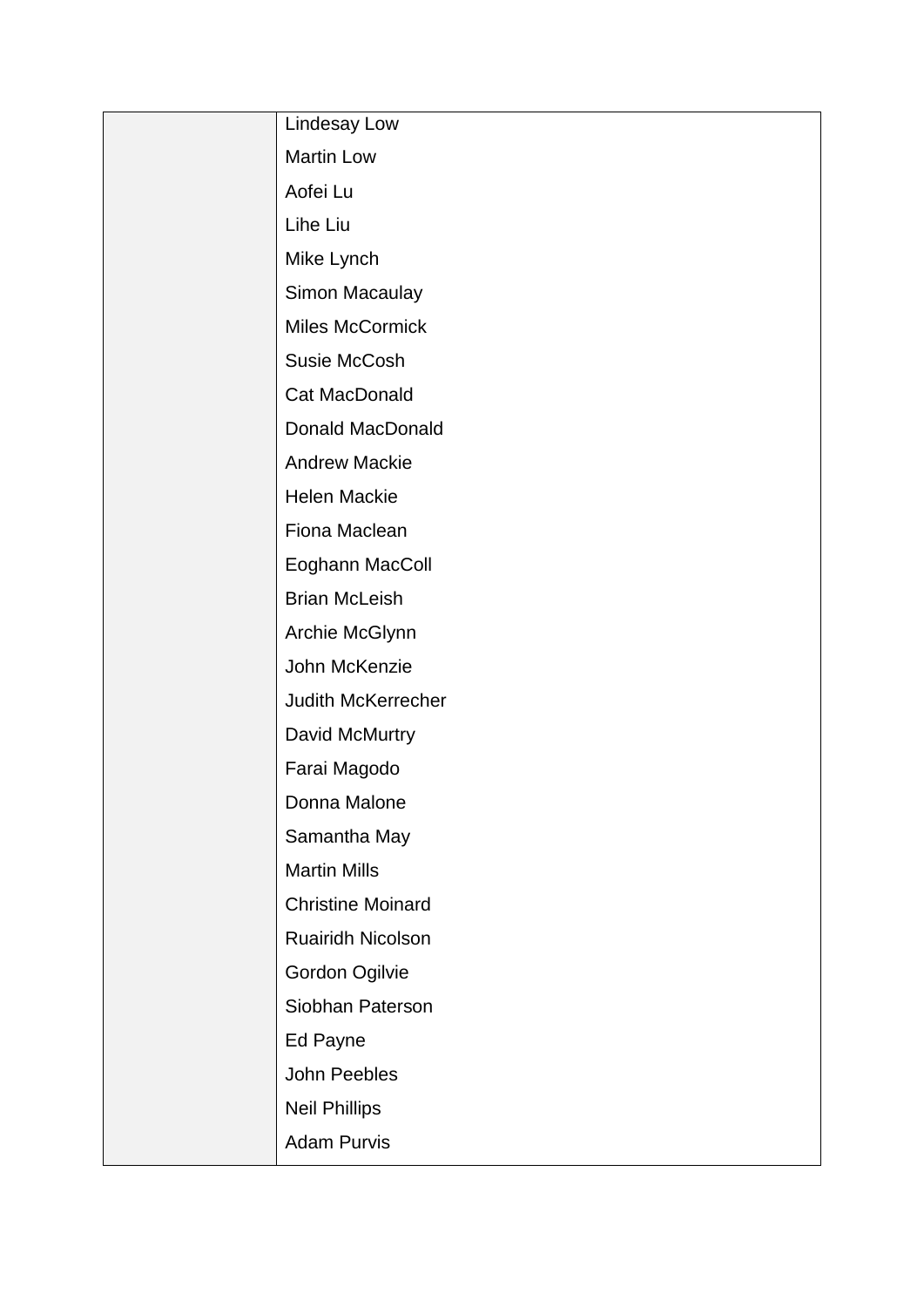| Douglas Rae             |
|-------------------------|
| Douglas Reid            |
| <b>Andrew Ritchie</b>   |
| Ken Robinson            |
| <b>Ellie Sandercock</b> |
| Douglas Scott           |
| <b>Rachael Scott</b>    |
| <b>John Somers</b>      |
| Rory Swinson Reid       |
| Alicia Tawil            |
| <b>Graham Thompson</b>  |
| Anna Tomlinson          |
| James Trolland          |
| Angus Tulloch           |
| Carol Turnbull          |
| James Trolland          |
| Iain Valentine          |
| William Wilson          |
| Bella Wang              |
| Ya Ping Wang            |
| <b>Andrew Welsh</b>     |
| Alan Wright             |
| Wanyi Yao               |
| Hong Zhang              |
| Juan Zou                |

# **GROUP OFFICE BEARERS**

Please provide names for all office bearers. The minimum requirement is that two of the office bearers are MSPs and one of these is Convener – beyond this it is a matter for the Group to decide upon the office bearers it wishes to have. It is permissible to have more than one individual elected to each office, for example, coconveners or multiple deputy conveners.

| <b>Graeme Pearson MSP</b><br><b>Convener</b> |  |
|----------------------------------------------|--|
|                                              |  |